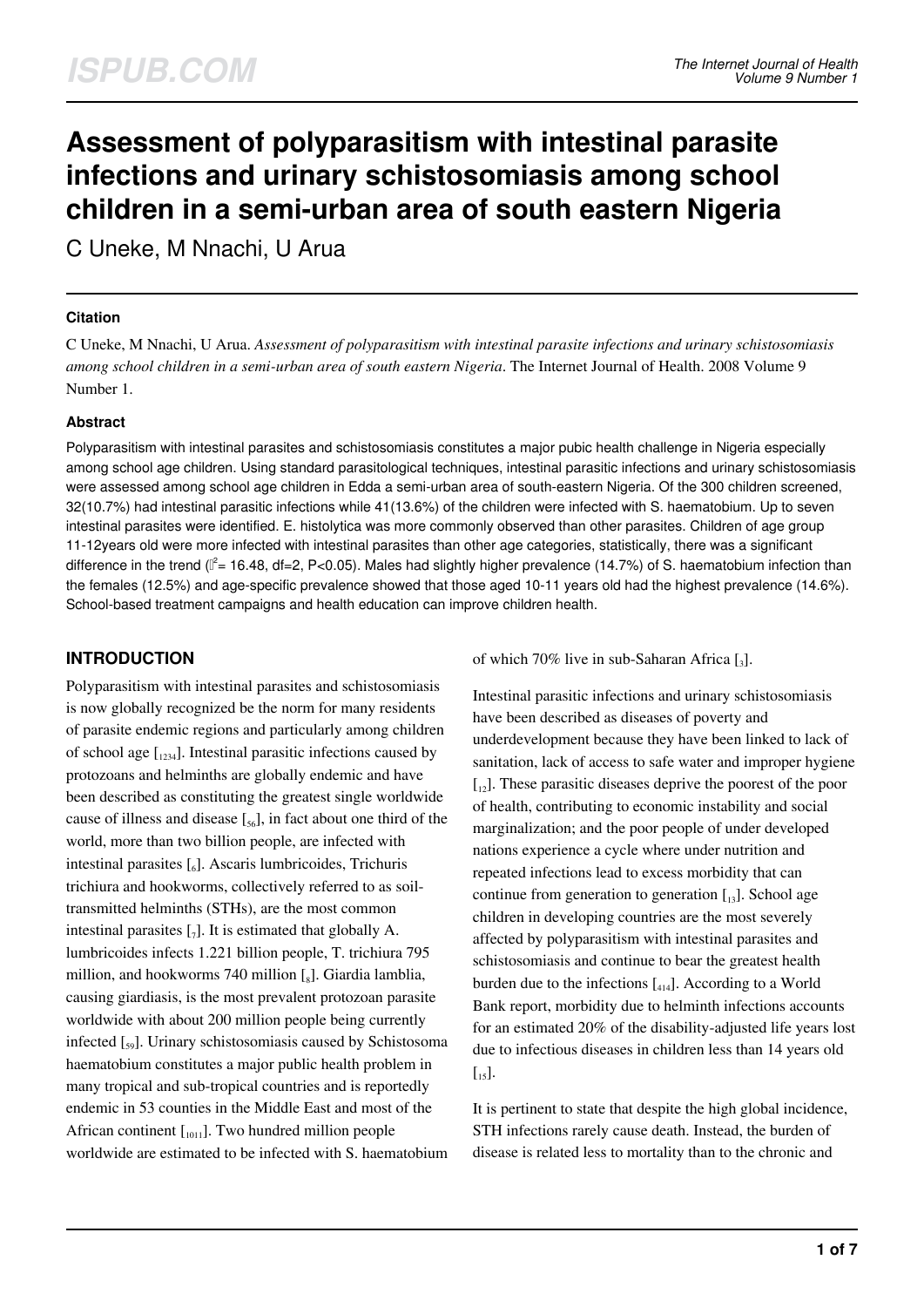insidious effects on the hosts' health and nutritional status  $\int_{1617}$ . Similarly, infection with S. haematobium does not always result in clinical disease, and many infections are asymptomatic, S. haematobium infection however could cause haematuria, dysuria, nutritional deficiencies, lesion of the bladder, kidney failure, and an elevated risk of bladder cancer  $\left[\begin{matrix}18\end{matrix}\right]$ . Nevertheless in addition to the morbidity associated with acute intestinal parasitic infections and urinary schistosomiasis, the burden of the chronic infections may affect physical fitness  $\begin{bmatrix} 1 & 0 \\ 0 & 1 \end{bmatrix}$ , cognitive performance  $\begin{bmatrix} 2 & 0 \\ 2 & 0 \end{bmatrix}$ nutritional status and growth  $\begin{bmatrix} 2 \\ 2 \end{bmatrix}$ , and school attendance  $\begin{bmatrix} 2 \\ 2 \end{bmatrix}$ of school age children.

In Nigeria intestinal parasitic infections and urinary schistosomiasis continue to constitute a major pubic health and developmental challenge especially among school age children. A number of earlier assessments of these parasitic infections among children in the south-eastern Nigeria were conducted in the rural areas  $\left[232425\right]$ . This study was therefore designed to better assess the distribution and prevalence of intestinal parasitic infections and urinary schistosomiasis in a semi-urban area prior to a school-based de-worming campaign. The major objectives were to provide understanding of the epidemiology and related morbidity of the infections with the view to providing basis for development of new tools for the control of soil-transmitted helminths, to recognize the impact of helminth infections on the health of infected groups and to create a rational basis for their control.

# **MATERIALS AND METHODS STUDY AREA**

The study was conducted in a locality called Edda, which is one of the semi-urban areas of Afikpo South Local Government Area (LGA) in Ebonyi State south-eastern Nigeria. Afikpo South is in the southern senatorial zone of Ebonyi State, with a population size of 256,422 on an annual growth rate of 2.5%. Edda territory is made up of dry valley, poor ground water resources, impervious rocks and numerous dry channels which contain water during the rains and dry up in the dry season. The climate of Edda is controlled by three air masses: the warm wet tropical moisture air mass or south westerly winds, and the cool dry upper air mass or equatorial easterly winds blowing east to west. The south-westerly winds bring the rain during the months of April to October, while the north-east trade winds attract low relative humidity from December to February. The economic activities of Edda inhabitants revolve round

farming, trading, and civil service. The average temperature of the area is 30C in the undulating plains and 27C in the plateau region. The mean annual rainfall is 2050mm. The vegetation of Edda is characterized by three principal zones, namely, the forest, savannah and swampy zones, they are located roughly between latitudes 5 45' and 6 50' north and longitude 7.55' east of the Greenwich meridian  $\lceil z_6 \rceil$ . Systematic helminthic deworming exercise has never been applied in the area.

# **STUDY POPULATION**

The study was conducted from May 2007 to February 2008 and the study population was made up of school children who were five years to thirteen years old. Three primary schools were selected for the study and these were Oriental Primary School I (OPS I), Oriental Primary School II (OPS II) and Ejikewu Primary School (EPS). The choice of these schools was based on the reason that schools were located such that they could serve as a cross random sampling of the locality. A total of 300 pupils participated in the study. At OPS I, 105 pupils were selected; at OPS II a total of 95 pupils were also selected, while 100 pupils were sampled at EPS.

Primary school pupil were considered for this study because: (i) schools are accessible without much difficulties, (ii) the peak of prevalence of intestinal parasitic infection and schistosomiasis is to be found in this group  $\left[\begin{smallmatrix} 2 \\ 27 \end{smallmatrix}\right]$  and (iii) experience shows that there is general good compliance from children and parents  $\lceil_{28}\rceil$ .

# **ETHICAL CONSIDERATION**

The protocol for this study was approved by the Department of Medical Microbiology/Parasitology, Faculty of Clinical Medicine, Ebonyi State University Abakaliki, Nigeria. The approval was on the agreement that patient anonymity must be maintained, good laboratory practice/quality control ensured, and that every finding would be treated with utmost confidentiality and for the purpose of this research only. All work was performed according to the international guidelines for human experimentation in biomedical research  $\begin{bmatrix} 1 \\ 2 \end{bmatrix}$ . Approval for the study was obtained from the Authorities of the LGA and from the Parents Teachers Association (PTA) of each school used for studied and informed consent was obtained from each of the participating pupils. The participating pupils were given exercise books, pencils, pens, eraser and pencil sharpeners as incentives. Infected pupils were referred to the Primary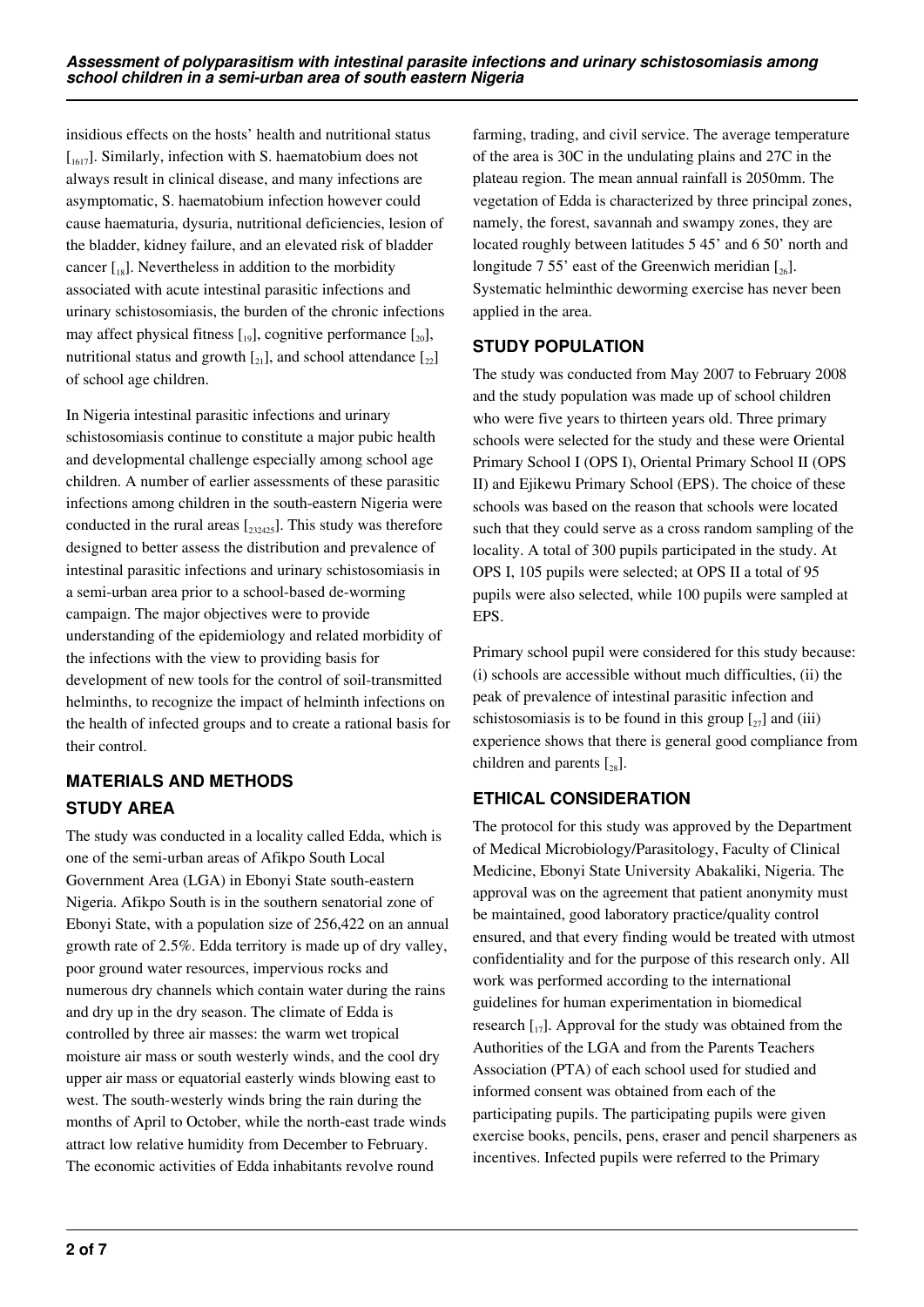Health Care Centre PHCC in the area for immediate treatment.

### **SAMPLING TECHNIQUE/ LABORATORY ANALYSIS**

The pupils were educated on the causes of intestinal helminthic infections and schistosomiasis among school aged children and they were convinced that every child ought to be free from such infections, thus the necessity of participating in the research work was appreciated by them. Thereafter, wide mouthed corked sterile bottles were given to the pupils for the collection of their stool samples at home and structured questionnaires were distributed among the participating pupils for the collection of demographic information such as age, sex, source of water and parental occupation. The pupils were taught how to collect stool sample and with the aid of their teachers, the questionnaires were correctly filled.

The following day as the pupils submitted their stool samples, bout 20ml of clean-catch, midstream urine samples were obtained form each child in 50ml capacity autoclaved wide mouthed, leak, proof universal containers. The children were instructed on how to collect the urine specimen. The urine samples were obtained between 10:00hrs and 14:00hrs  $\lceil_{29}\rceil$ . Samples with visible haematuria were noted. The both of urine and stool samples from each child were appropriately labeled and were carried in a cold box filled with Ice Packs and transported to the laboratory of the Primary Health Care Centre in the area for analysis. They were processed 1-2hrs of collection. Stool analysis was performed using the Kato-Katz technique  $[2930]$ . The urine sedimentation technique described previously  $\left[\frac{2930}{2930}\right]$  was used to detect the presence of S. haematobium ova in the urine samples.

# **STATISTICAL ANALYSIS**

Differences in proportion were evaluated using the Chisquare test. Statistical significance was achieved if  $P < 0.05$ .

# **RESULTS**

Of the 300 children screened, a total of 32(10.7%) had intestinal parasitic infections. Children from Oriental Primary School I recorded the highest prevalence of intestinal infections (23.2%) compared to the other schools screened and the difference was statistically significant  $(\mathbb{I}^2 =$ 23.51, df=2, P<0.05) (Table 1). A total of 41(13.6%) of the children were infected with S. haematobium. Among the primary schools, Ejikewu Primary School had the highest

prevalence of (22.0%), while the least prevalence was recorded at Oriental Primary School I (7.4%). Statistical analysis showed that there was a significant difference in the association of schistosomiasis infection among the three schools ( $\mathbb{I}^2$ = 9.52, df=2, P<0.05) (Table 1).

## **Figure 1**

Table 1: Prevalence of intestinal parasites and urinary schistosomiasis in relation to sex among school children in Edda, south-eastern Nigeria

|       | Schools Males Females Total                 |                      |                                                       |               |          |
|-------|---------------------------------------------|----------------------|-------------------------------------------------------|---------------|----------|
|       | studied No. No. (%) No. No. (%) No. No. (%) |                      | examined infected examined infected examined infected |               |          |
|       | <b>Intestinal parasites</b>                 |                      |                                                       |               |          |
| OPS I | 50                                          |                      | $7(14.0)$ 45 $15(33.3)$ 95                            |               | 22(23.2) |
|       | OPS II 51 4(7.8) 54 3(5.6) 105 7(6.7)       |                      |                                                       |               |          |
|       | EPS 55 1(1.8) 45 2(4.4) 100 3(3.0)          |                      |                                                       |               |          |
|       | Total 156 12(7.7) 144 20(13.9) 300          |                      |                                                       |               | 32(10.7) |
|       | <b>Urinary schistosomiasis</b>              |                      |                                                       |               |          |
| OPS I |                                             |                      | 50 $2(4.0)$ 45 $5(11.1)$ 95 $7(7.4)$                  |               |          |
| OPSII |                                             | $51 \t 5(9.8) \t 54$ |                                                       | $7(12.9)$ 105 | 12(11.4) |
|       | $EPS$ 55                                    |                      | $16(29.1)$ 45 $6(13.3)$ 100                           |               | 22(12.0) |
|       | Total 156                                   |                      | 23(14.7) 144 18(12.5) 300                             |               | 41(13.6) |
|       |                                             |                      |                                                       |               |          |

Key: OPS I= Oriental Primary School I; OPS II= Oriental Primary School II; EPS= Ejikewu Primary School

Up to seven intestinal parasites were identified (Table 2). E. histolytica was more commonly observed than other parasites. The females were more infected than the males (13.9% vs. 7.7%) but the difference was not statistically significant ( $\mathbb{I}^2$  = 2.95, df=1, P>0.05). Children of the age 11-12years old were more infected than other age categories, statistically, there was a significant difference in the trend  $(I^2 = 16.48, df = 2, P < 0.05)$  (Table 2).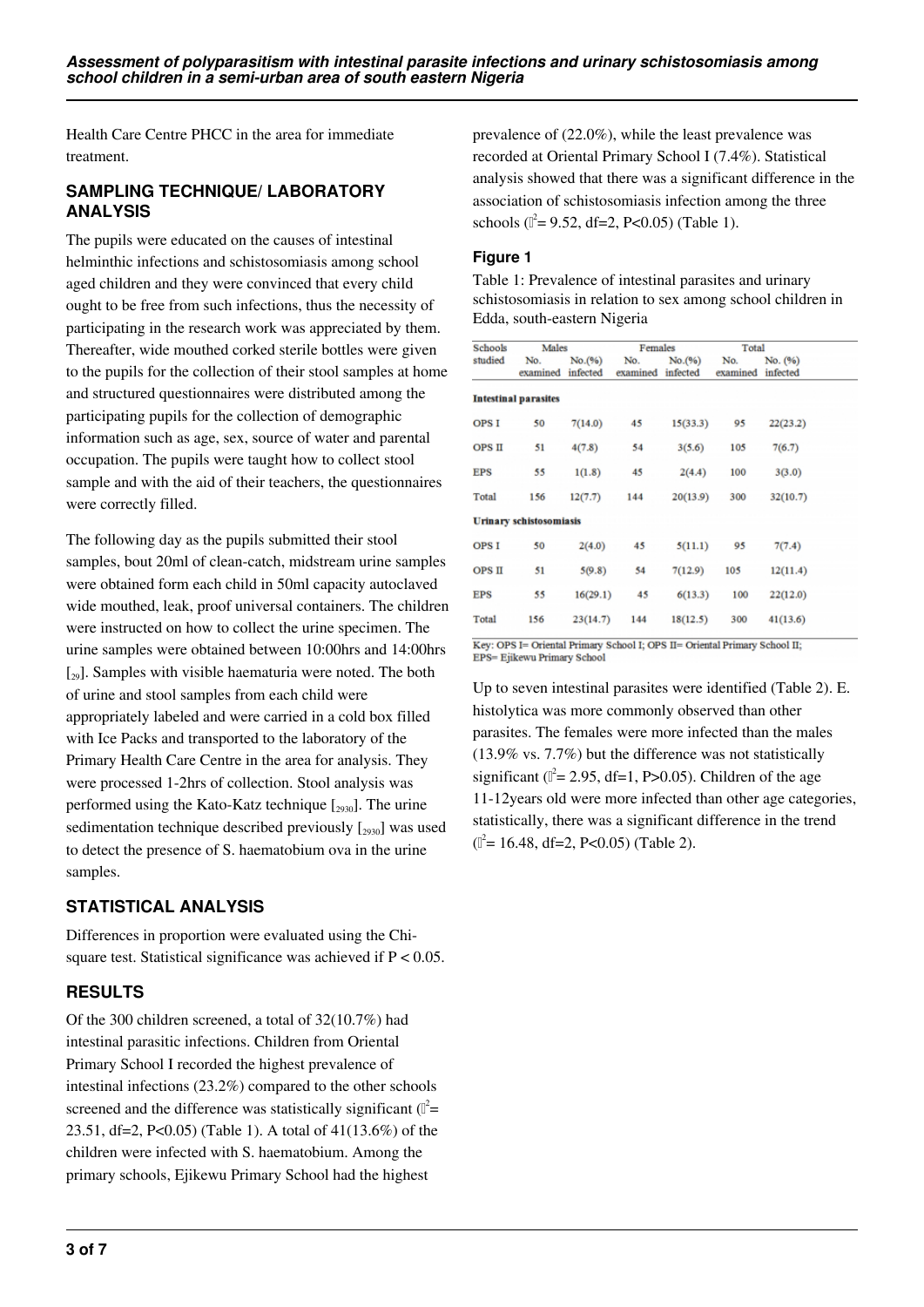#### **Figure 2**

Table 2: Prevalence of various types of intestinal parasites in relation to sex and age among school children in Edda, south-eastern Nigeria

| No.<br>exam. | No. (%)<br>infected | E.<br>hist | Т.<br>trich | G.<br>lamb | Hookw  | T. spp | A.<br>lumb | S.<br>sterc |
|--------------|---------------------|------------|-------------|------------|--------|--------|------------|-------------|
|              |                     |            |             |            |        |        |            |             |
| 156          | 12(7.7)             | $5(3.2)^*$ | 2(1.3)      | 0(0.0)     | 2(1.3) | 2(1.3) | 1(0.6)     | 0(0.0)      |
| 144          | 20(13.9)            | 6(4.2)     | 0(0.0)      | 7(4.9)     | 0(0.0) | 1(0.7) | 2(1.4)     | 4(2.9)      |
| 300          | 32(10.7)            | 11(3.7)    | 2(0.7)      | 7(2.3)     | 2(0.7) | 3(1.0) | 3(1.0)     | 4(1.3)      |
|              |                     |            |             |            |        |        |            |             |
| 67           | 5(7.5)              | 1(1.5)     | 0(0.0)      | 0(0.0)     | 0(0.0) | 2(3.0) | 2(3.0)     | 0(0.0)      |
| 180          | 13(7.2)             | 4(2.2)     | 2(1.1)      | 2(1.1)     | 2(1.1) | 0(0.0) | 1(0.6)     | 2(1.1)      |
| 53           | 14(26.4)            | 6(11.3)    | 0(0.0)      | 5(9.4)     | 0(0.0) | 1(1.9) | 0(0.0)     | 2(3.8)      |
| 300          | 32(10.7)            | 11(3.7)    | 2(0.7)      | 7(2.3)     | 2(0.7) | 3(1.0) | 3(1.0)     | 4(1.3)      |
|              |                     |            |             |            |        |        |            |             |

Key: E. hist= Entamoeba histolytica; T. trich= Trichuris trichiura; G. lamb= Giardia  $lambda; Hookw = Hookworm; T. spp = Taenia species; A. kumb = Ascaris lumbricoides; S. *sterc = Strongyloides stereoralis*;  $0^* =$  figure in parentheses represent percentage$ 

The association between S. haematobium and the children's age and sex was evaluated (Table 3). Males had slightly higher prevalence (14.7%) than the females (12.5%). The age-specific prevalence showed that those aged 10-11 years old had the highest prevalence (14.6%). Statistical analysis showed no significant difference in the trend between S. haematobium infection and sex and age  $(l^2 = 1.34, df = 1,$ P>0.05 and  $\mathbb{I}^2 = 0.32$ , df=1, P>0.05 respectively) (Table 3).

#### **Figure 3**

Table 3: Prevalence of infection in relation to age among school children in Edda, south-eastern Nigeria

| Age       | Males           |                 |                 | Females         | Total           |                 |  |  |
|-----------|-----------------|-----------------|-----------------|-----------------|-----------------|-----------------|--|--|
| (years)   | No.<br>examined | No.<br>infected | No.<br>examined | No.<br>infected | No.<br>examined | No.<br>infected |  |  |
| $6 - 7$   | 3               | 0(0.0)          | 2               | 0(0.0)          | 5               | 0(0.0)          |  |  |
| $8 - 9$   | 26              | 2(7.7)          | 31              | 6(19.4)         | 57              | 8(14.0)         |  |  |
| $10 - 11$ | 102             | 19(18.6)        | 81              | 8(9.9)          | 183             | 27(14.6)        |  |  |
| $12 - 13$ | 25              | 2(8.0)          | 30              | 4(13.3)         | 55              | 6(10.9)         |  |  |
| Total     | 156             | 23(14.7)        | 144             | 18(12.5)        | 300             | 41(13.6)        |  |  |

#### **DISCUSSION**

Polyparasitism with intestinal parasites and urinary schistosomiasis among school age children continues to be a major public health challenge in developing tropical countries. Although intestinal parasites (particularly the soil transmitted helminths) and schistosome infections are neglected diseases that occur predominantly in rural areas, the deplorable social and environmental conditions as well as inadequate basic amenities in the urban poor communities and the so-called semi-urban areas of developing countries including Nigeria are ideal for the persistence of these

parasites  $\begin{bmatrix} 1_{41214} \end{bmatrix}$ . Despite the fact that the prevalence rates of infections with intestinal parasites and S. haematobium observed in this study were considerably lower than prevalence rates observed in similar studies conducted in the rural areas of the same region in south-eastern Nigeria  $[232425]$ , the rates of the infections are however of public health significance. The occurrence of intestinal parasites and S. haematobium among school-age children can cause chronic infections which can negatively affect all aspects of children's health, nutrition, cognitive development, learning, and educational access and achievement  $\lceil_{31}\rceil$ .

In this study the following intestinal parasites were observed Entamoeba histolytica; Trichuris trichiura; Giardia lamblia, Hookworm, Taenia species, Ascaris lumbricoides, and Strongyloides stercoralis. However the protozoan parasites Entamoeba histolytica and Giardia lamblia occurred more frequently than the helminth parasites. Common helminth parasites like Trichuris trichiura and Ascaris lumbricoides were seen only among two and three children respectively. Some studies have reported that in urban and semi-urban areas Entamoeba histolytica and Giardia lamblia are more common intestinal infections than intestinal helminths among children  $\begin{bmatrix} 1332 \end{bmatrix}$ . The transmission of Ascaris/Trichuris infections are known to generally occur more in rural areas than in urban or semi-urban areas however in urban slums, the transmission is probably related to poor sanitary conditions or contaminated water supplies and perhaps Trichuris and other soil-transmitted helminths cannot successfully complete their life cycle in the absence of a more soil rich rural environment and may well be less adapted to conditions in urban or semi-urban areas for successful transmission  $\left[1333\right]$ .

Children of the oldest age group (12-13years) were significantly more infected with the intestinal parasites particularly Entamoeba histolytica and Giardia lamblia than other age categories. This may be due to higher level of exposure by this age group to the epidemiological factors that enhance susceptibility to intestinal protozoal infections. On the contrary, the helminth infections noted in this study were observed more frequently among the younger age group. In our previous study the prevalence of soil transmitted helminth infection was highest among the youngest age category  $\left[\right]_{25}$ . This could be because of high level of soil contact activity and low personal hygiene in this age group. This finding is supported by a previous report from India  $\left[\begin{smallmatrix} 3,4 \end{smallmatrix}\right]$ . However the age-dependent patterns of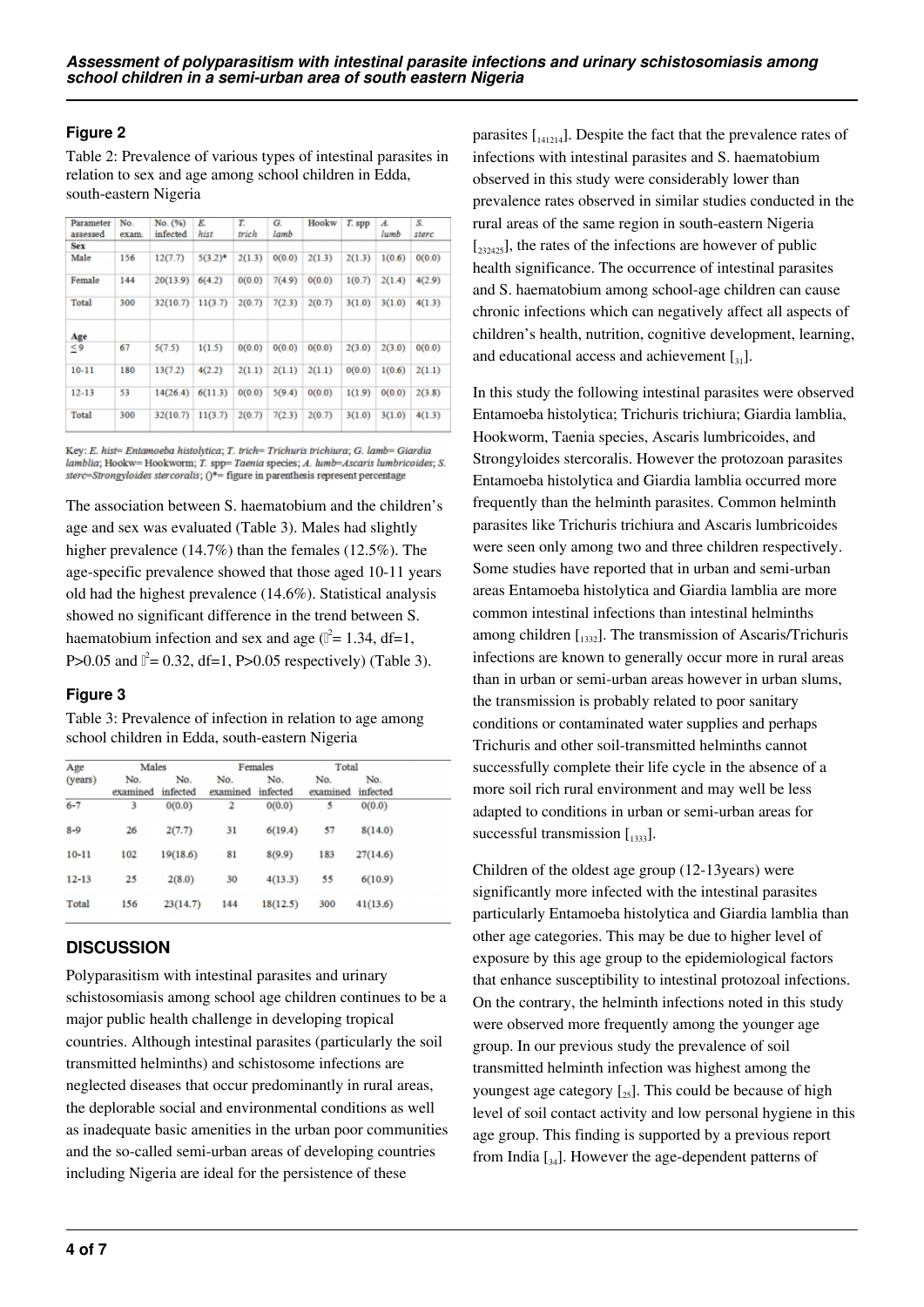infection prevalence are generally similar among the major helminth species, exhibiting a rise in childhood to a relatively stable asymptote in adulthood  $\left[\right]_{35}$ . The females were more infected with the intestinal parasites than the males in this study although the difference was not statistically significant. A similar observation was made in a number of studies  $\left[\frac{3637}{3637}\right]$  but contrary in others  $\left[\frac{3839}{3639}\right]$ . It is therefore not apparently clear if the prevalence of intestinal parasitic infection among children is gender dependent, more systematic research works are required to elucidate this.

Findings from this study showed that male children were more infected with S. haematobium than the females and the age group 10-11years had the highest prevalence of infection. Although the differences were not statistically significant, a number of other studies indicated that male children are much more prone to S. haematobium infection than the  $\left[2325\right]$ . The reason for the higher prevalence among the male children is presumably due to higher water contact activities by male pupils particularly in swimming and bathing in cercariae-infested rivers and this is common among children aged 10-12 years  $\lceil_{25}\rceil$ .

In conclusion it is pertinent to state that simple interventions, such as school based deworming programme and health education, have the potential to improve children's health and educational achievement, especially for those worst affected by intestinal parasites and urinary schistosomiasis. The World Health Organization states that the control of schistosomiasis and intestinal parasitic infections has to be an integrated effort which includes methodologies and managerial tools to improve preventive strategies, and emphasizes health education, information and communication  $\begin{bmatrix} 1_{231} \end{bmatrix}$ . There is therefore need for a more pragmatic approach to parasite control among school age children in order to enhance their overall wellbeing. This is necessary both in the rural and semi-urban areas. .

# **ACKNOWLEDGEMENT**

Authors are grateful to the Parents-Teachers Association of all the primary schools used in this study for logistical support.

# **CORRESPONDENCE TO**

Chigozie.J. Uneke Department of Medical

Microbiology/Parasitology, Faculty of Clinical Medicine, Ebonyi State University, P.M.B 053 Abakaliki, Nigeria, Telephone: 234-08038928597, E-mail: unekecj@yahoo.com

#### **References**

1. Ashford RW, Craig PS, Oppenheimer SJ. Polyparasitism on the Kenya coast. 2. Spatial heterogeneity in parasite distributions. Ann Trop Med Parasitol 1993; 87: 283–293. 2. Chunge RN, Karumba N, Ouma JH, et al. Polyparasitism in two rural communities with endemic Schistosoma mansoni infection in Machakos District, Kenya. J Trop Med Hyg 1995; 98: 440–444.

3. Keiser J, N'Goran EK, Traore M, et al. Polyparasitism with Schistosoma mansoni, geohelminths, and intestinal protozoa in rural Cote d'Ivoire. J Parasitol 2002;88: 461–466.

4. Tchuente LA, Behnke JM, Gilbert FS, Southgate VR, Vercruysse J. Polyparasitism with Schistosoma haematobium and soil-transmitted helminth infections among school children in Loum, Cameroon. Trop Med Int Health 2003; 8: 975–986.

5. Pillai DR, Kain KC. Common Intestinal Parasites. Curr Treat Opt Infect Dis 2003;5: 207–217.

6. Chan MS. The global burden of intestinal nematode infections – Fifty years on. Parasitol Today 1997;13: 438–443.

7. Bethony J, Brooker S, Albonico M, et al. Soil transmitted helminth infections: ascariasis, trichuriasis, and hookworm. Lancet 2006; 367: 1521–1532.

8. de Silva NR, Brooker S, Hotez PJ, et al. Soil-Transmitted Helminth Infections: Updating the Global Picture. Trends Parasitol 2003; 19: 547–551.

9. Minenoa T, Avery MA. Giardiasis: recent progress in chemotherapy and drug development. Curr Pharm Des 2003; 9: 841–855

10. Michaud CM, Gorden WS, Reich M R. The global burden of diseases due to schistosomiasis. D C P P Working Paper 19, Cambridge. 2003, pp 1-40. Available at: www hsph. harvard.edu/schisto. Assessed May 5, 2005.

11. Chitsulo L, Engels D, Montresor A, Savioli L.The global status of schistosomiasis and its control. Acta Trop 2000; 77: 41-51.

12. WHO (World Health Organization). Prevention and Control of Schistosomiasis and Soil-Transmitted Helminthiasis. WHO Technical Series Report 912. Geneva: WHO. 2002.

13. Mehraj V, Hatcher J, Akhtar S, Rafique G, Beg MA. Prevalence and Factors Associated with Intestinal Parasitic Infection among Children in an Urban Slum of Karachi. PLoS ONE 2008; 3(11): e3680.

doi:10.1371/journal.pone.0003680

14. Drake LJ, Bundy DA. Multiple helminth infections in children: impact and control. Parasitol 2001; 122 (Suppl): S73–S81.

15. World Bank, 1993. World Development Report: Investing in Health. Oxford, United Kingdom: Oxford University Press; 1993

16. Stephenson LS, Latham MC, Ottesen EA. Malnutrition and Parasitic Helminth Infections. Parasitol 2000; 121 (Suppl.): S23–28.

17. Stoltzfus RJ, Dreyfuss ML, Chwaya HM, Albonico M. Hookworm Control as a Strategy to Prevent Iron Deficiency Anemia. Nutr Rev 1997;55: 223–232.

18. Mostafa MH, Sheweita SA, O'connor PJ. Relationship between schistosomiasis and bladder cancer. Clin Microbiol Rev 1999; 12: 97-111.

19. Stephenson LS, Lantham MC, Kinoti SN, Kurz KM, Brigham H. Improvement of physical fitness of Kenyan schoolboys infected with hookworm, Trichuris trichiura and Ascaris lumbricoides following a single dose of albendazole.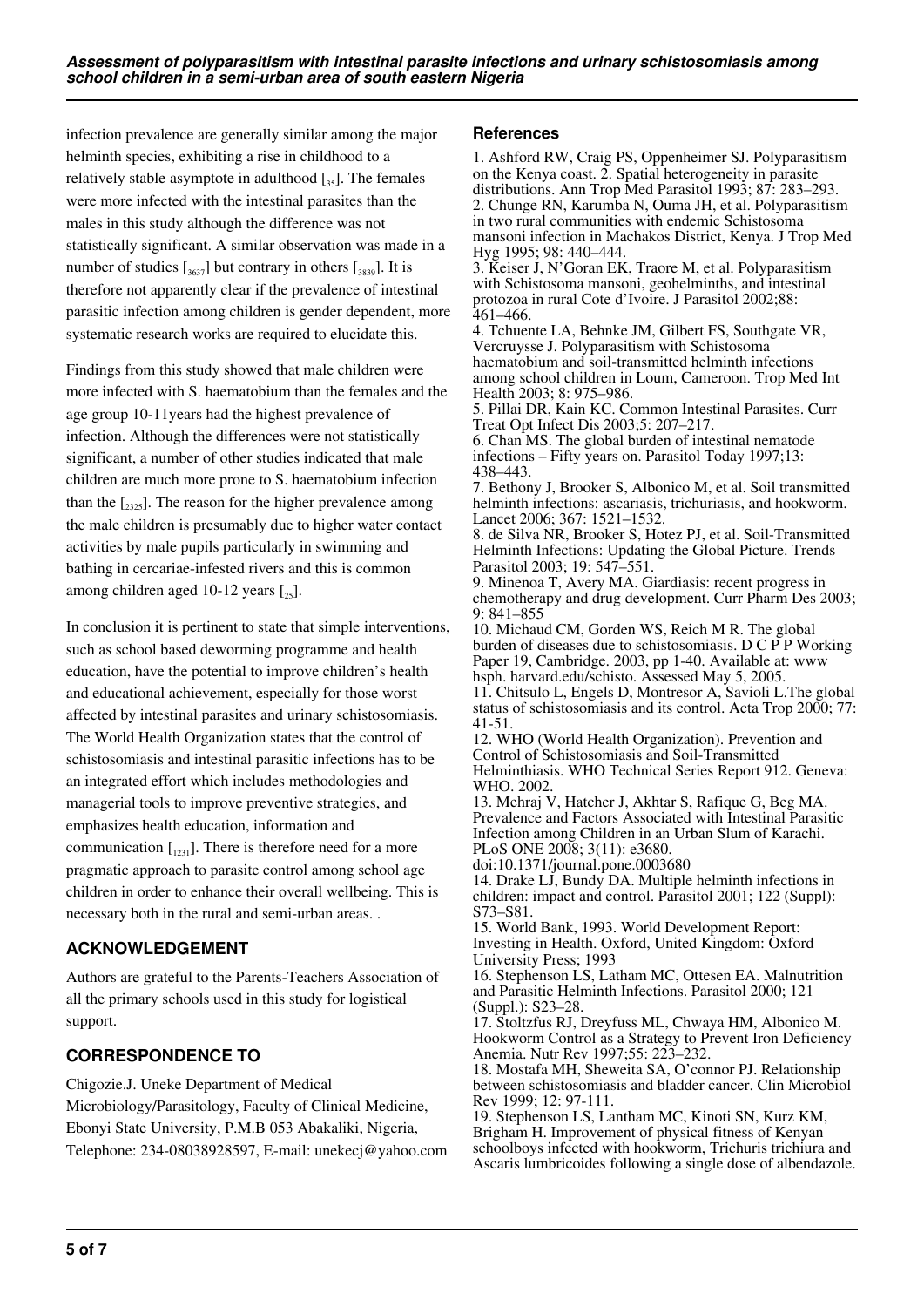Trans R Soc Trop Med Hyg 1990; 84: 277-82.

20. Connolly KJ, Kvalsvig JD. Infection, nutrition and cognitive performance in children. Parasitol Today 1992; 104: S187-S200.

21. Stephenson LS. Helminth infections; a major factor in malnutrition. Wrld Health Forum 1994;15: 169-72.

22. Nokes C, Bundy DAP. Compliance and absenteeism in school children: implications for helminth control. Trans R Soc Trop Med Hyg 1993; 87: 148-52.

23. Uneke CJ, Ugwuoru CDC, Ngwu BAF, Ogbu O, Agala CU. Public health implication of bacteriuria and antibiotic susceptibility of bacteria isolates in Schistosoma haematobium infected school pupils in South-Eastern Nigeria. World Health Pop 2006; 1-11.

24. Uneke CJ, Oyibo PG, Ugwuoru CDC, Nwanokwai AP, Iloegunam RO. Urinary Schistosomiasis Among School Age Children In Ebonyi State, Nigeria: Internet J Lab Med 2007; 2:1.

25. Uneke CJ, Eze KO, Oyibo PG, Azu NC, Ali E (2007). Soil-Transmitted Helminth Infection In School Children In South-Eastern Nigeria: The Public Health Implication. Internet J Third Wrld Med 2007; 4:1.

26. Arunsi SI, Ugoji JU. Edda heritage. KRAF & Associates, Nigeria. 1994.

27. Bundy DAP, Hall A, Medley GF, Savioli L. Evaluating measures to control intestinal parasitic infections. Wld Health Stat Quart 1992; 45: 168-79.

28. Montresor A, Crompton DWT, Hall A, Bundy DAP, Savioli L. Guidelines for the Evaluation of Soil-transmitted

Helminthiasis and Schistosomiasis at Community Level. A Guide for Managers of Control Programmes, World Health Organization, Geneva, 1998; 1-45.

29. World Health Organization. Manual of Basic Techniques for a Health Laboratory, 2nd edition. World Health

Organization, Geneva, 2003.

30. Cheesbrough M. District Laboratory Practice in Tropical Countries. Part 1. London: Cambridge University Press, 1998.

31. World Bank. 2003. School Deworming at a Glance. Public Health at a

32. http://www.worldbank.org/hnp.

33. Andrade C, Alava T, De Palacio IA, et al. Prevalence and Intensity of Soil-transmitted Helminthiasis in the City of Portoviejo (Ecuador) Mem Inst Oswaldo Cruz 2001; 96(8): 1075-1079.

34. Tahir Z. Comparasion of prevalence of intestinal parasited in children and adult population. Biomedica  $2002:18:74-75.$ 

35. Naish S, McCarthy J, Williams GM. Prevalence, intensity and risk factors for soil-transmitted helminth infection in a South Indian fishing village. Acta Trop 2004; 91:177-87.

36. Bundy DA. Epidemiology and Transmission of Intestinal Helminths. In: Enteric Infection 2, Intestinal Helminths, ed. Farthing MJG, Keusch GT, Wakelin D (editors). London: Chapman & Hall Medical. 1995;pp 5-24.

37. Odikamnoro OO, Ikeh IM.. Prevalence of common intestinal nematode infection among primary School children in Kpirikpiri community of Abakaliki, Nigeria. Nig J Parasitol, 2004; 24: 71-9.

38. Flores A, Esteban JG, Angles R, Mas-Coma S. Soiltransmitted helminth infections at very high altitude in Bolivia Trans R Soc Trop Med Hyg 2001; 95:272-7. 39. Albonico M, Crompton DW, Savioli L. Control strategies for human intestinal nematode infections Adv Parasitol 1999; 42:277-341.

40. Dakul DA, Onwuliri COE, Uneke CJ, Nwabigwe EU. Assessment of intestinal helminth infections in Utan Plateau State. J Health Vis Sci 2004; 6(2): 70-74.